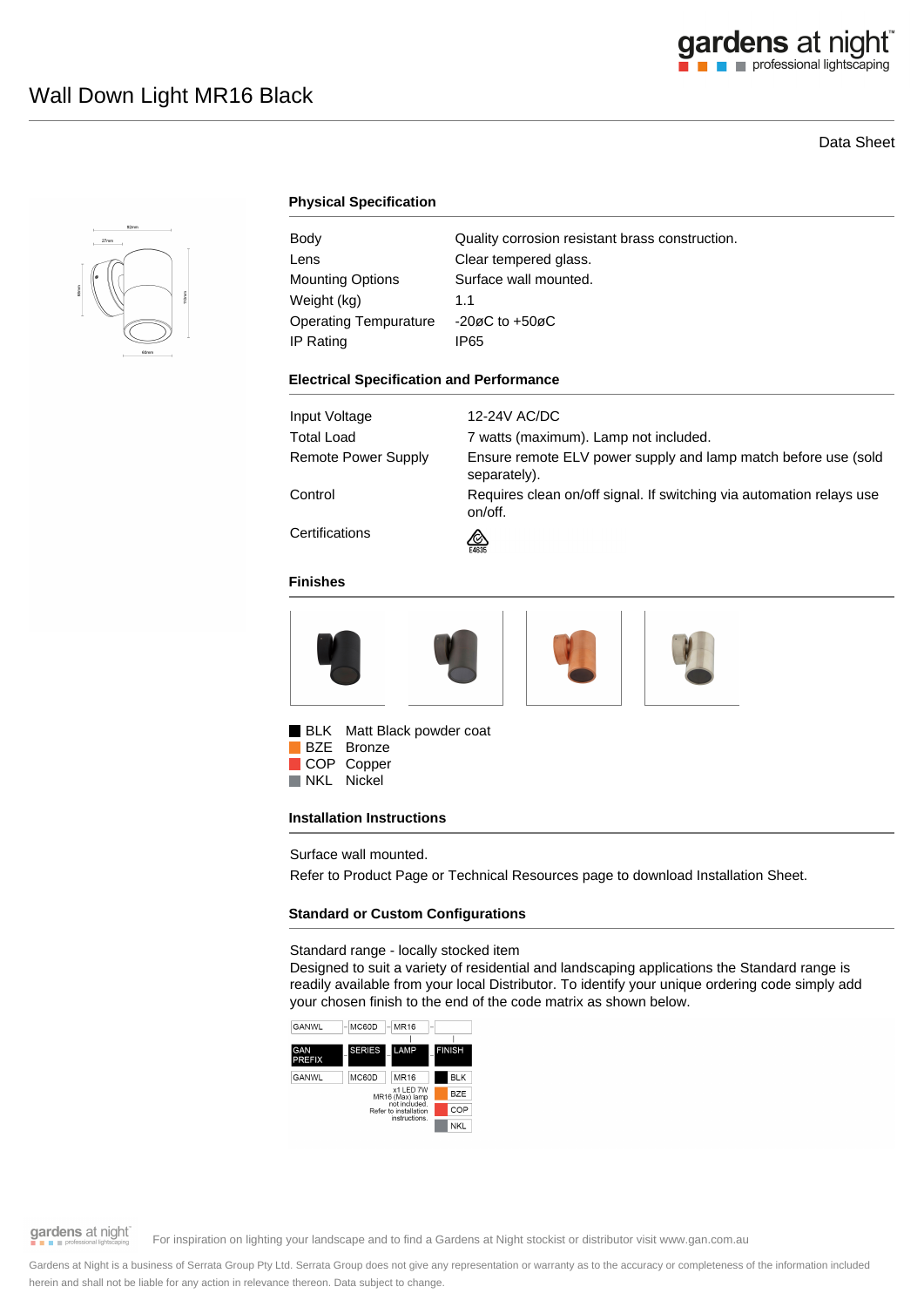## Data Sheet



#### **Warranty**

5 years (fitting only). Refer to Technical Resources page to download Warranty Statement.

## **Wiring Guide**

Refer to Techncial Resources page to download Wiring Diagram/s.

#### **Accessories**

Associated accessories sold separately. Refer to Accessories.





LED MR16 6W WARM **WHITE** 

POWER SUPPLY UNIT 60W

gardens at night

For inspiration on lighting your landscape and to find a Gardens at Night stockist or distributor visit www.gan.com.au

Gardens at Night is a business of Serrata Group Pty Ltd. Serrata Group does not give any representation or warranty as to the accuracy or completeness of the information included herein and shall not be liable for any action in relevance thereon. Data subject to change.